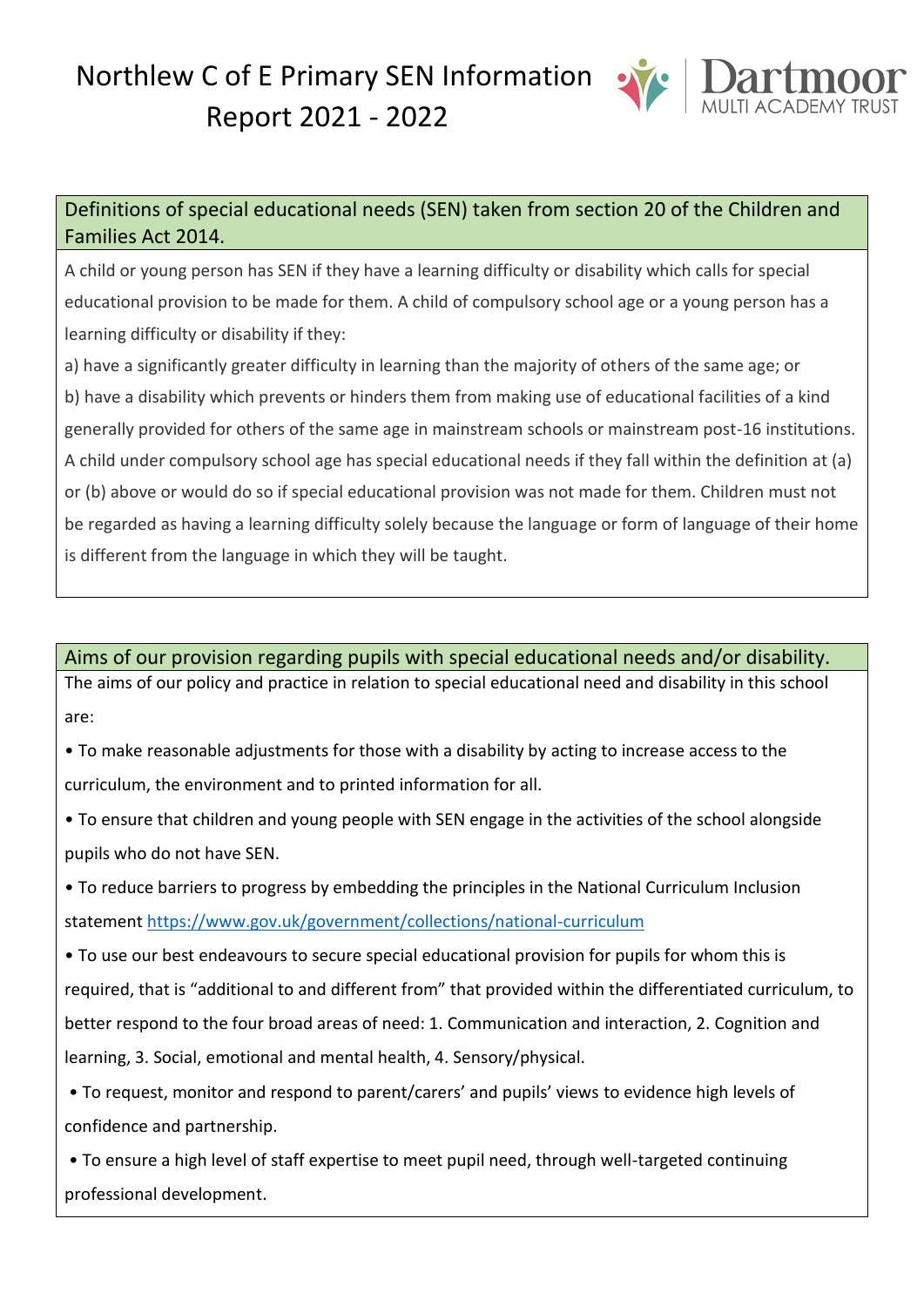• To support pupils with medical conditions to achieve full inclusion in all school activities by ensuring consultation with health and social care professionals to meet the medical needs of pupils.

• To work in cooperative and productive partnership with the Local Authority and other outside

agencies, to ensure there is a multi-professional approach to meeting the needs of all vulnerable learners.

# The kinds of SEND that are provided for at the school.

Under the SEND Code of Practice 2015 pupils identified as having a special educational need (SEN) will be considered as falling under four broad areas of need:

- **Communication and interaction**
- **Cognition and learning**
- **Social, emotional and mental health**
- **Sensory and/or physical**

### **Communication and Interaction needs**

The profile for every child with communication and interaction needs is different and their needs may change over time. They may have difficulty with one, some or all the different aspects of speech, language or social communication at different times in their lives.

- Speech, language and communication needs (SLCN)
- Autism (including Asperger Syndrome)

# **Cognition and Learning;**

Support for learning difficulties may be required when children and young people learn at a slower pace than their peers, even with appropriate differentiation.

- Specific learning difficulties (SpLD): dyslexia (reading and spelling), dyscalculia (maths), dyspraxia (co-ordination) and dysgraphia (writing).
- Moderate learning difficulties (MLD)
- Severe learning difficulties (SLD)
- Profound and multiple learning difficulties (PMLD)

# **Social, Emotional and Mental Health Difficulties**

Children and young people may experience a wide range of social and emotional difficulties which manifest themselves in many ways. These may include becoming withdrawn or isolated, as well as displaying challenging, disruptive or disturbing behaviour. These behaviours may reflect underlying mental health difficulties or reflect the way a child is coping with a current loss or trauma. Other children and young people may have disorders such as:

• Attention Deficit Disorder (ADD)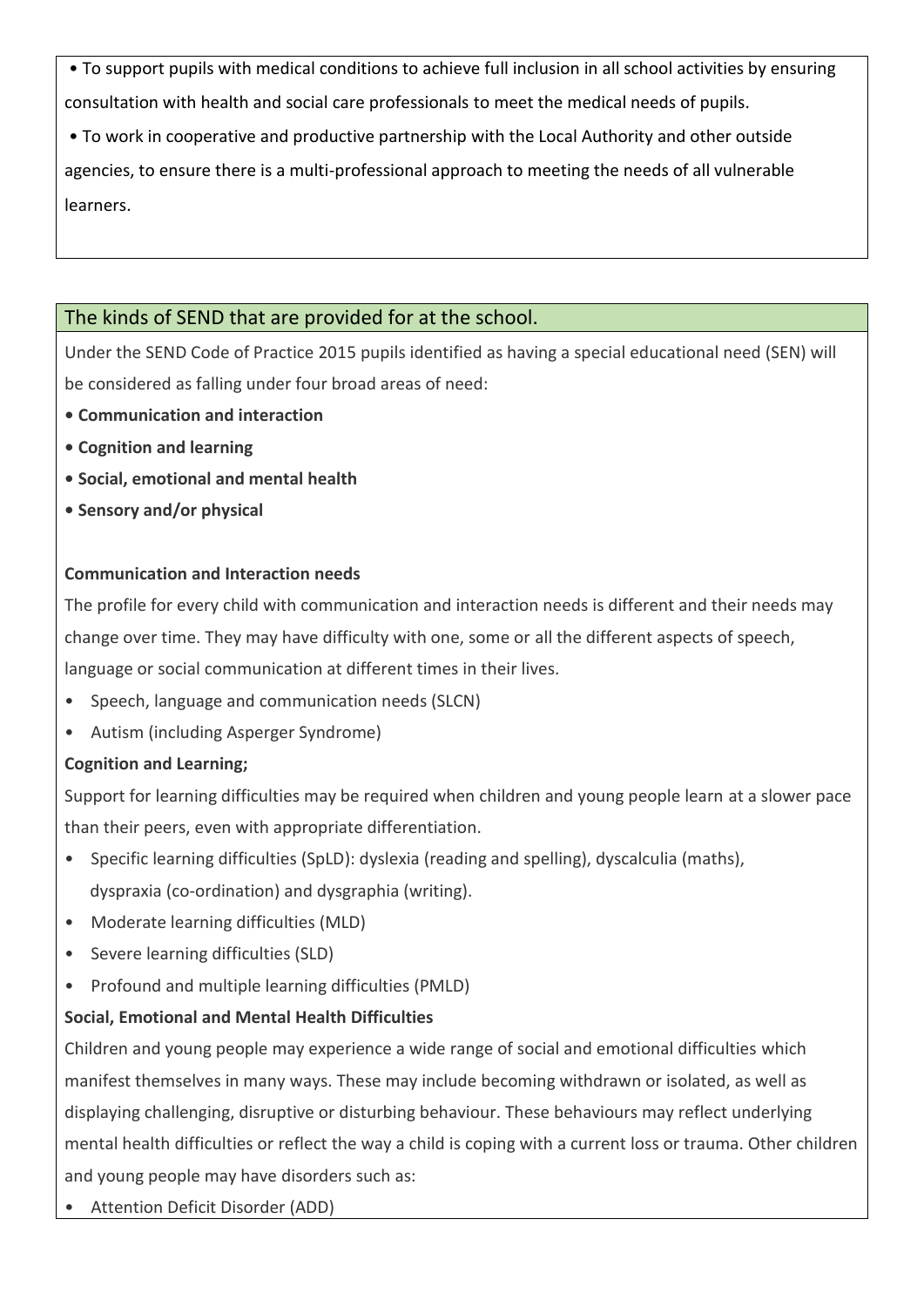- Attention Deficit and Hyperactivity Disorder (ADHD)
- Attachment Disorder

#### **Sensory and/or Physical needs**

Some children and young people require special educational provision because they have a disability which prevents or hinders them from making use of the educational facilities generally provided. These difficulties can be age related and may fluctuate over time.

- Visual impairment (VI)
- Hearing impairment (HI including Deaf and hearing impairment)
- Multi-sensory impairment (MSI sometimes referred to as Deafblind)
- Physical disability (PD).

### School policies for identifying children and young people with SEN and assessing their needs, including the name and contact details of the SENCO

#### **Identifying children with SEND and assessing their needs.**

At Northlew C of E Primary School children are identified as having SEND through a variety of ways including the following:

- Liaison with the previous educational setting.
- Assessment information is the child performing below age-related expectations?
- School based assessments carried out initially by the class teacher .
- Further school based assessments carried out by the SENCo where concerns have been raised.
- Concerns raised by parents, pupils, or school staff.
- Liaison with external agencies.
- Health diagnosis

#### **Who to contact to talk about your child's Special Educational Needs or Disabilities (SEND)**

#### **1) The Class Teacher**

Responsible for:

- Checking on the progress of your child and identifying, planning and delivering any additional help your child may need (this could be targeted work or additional support) alongside the Special Education Needs/Disabilities Co-ordinator (SENDCo).
- Setting individual targets using a SEN Support Plan, and sharing and reviewing these with parents / carers at least termly.
- Personalised teaching and learning for your child as identified on the school's provision map and in relation to their SEN Support Plan.
- Ensuring that the school's SEND Policy is followed in their classroom and for all the pupils they teach with any SEND.
- Overseeing support that Teaching Assistants or Intervention Teachers provide for your child.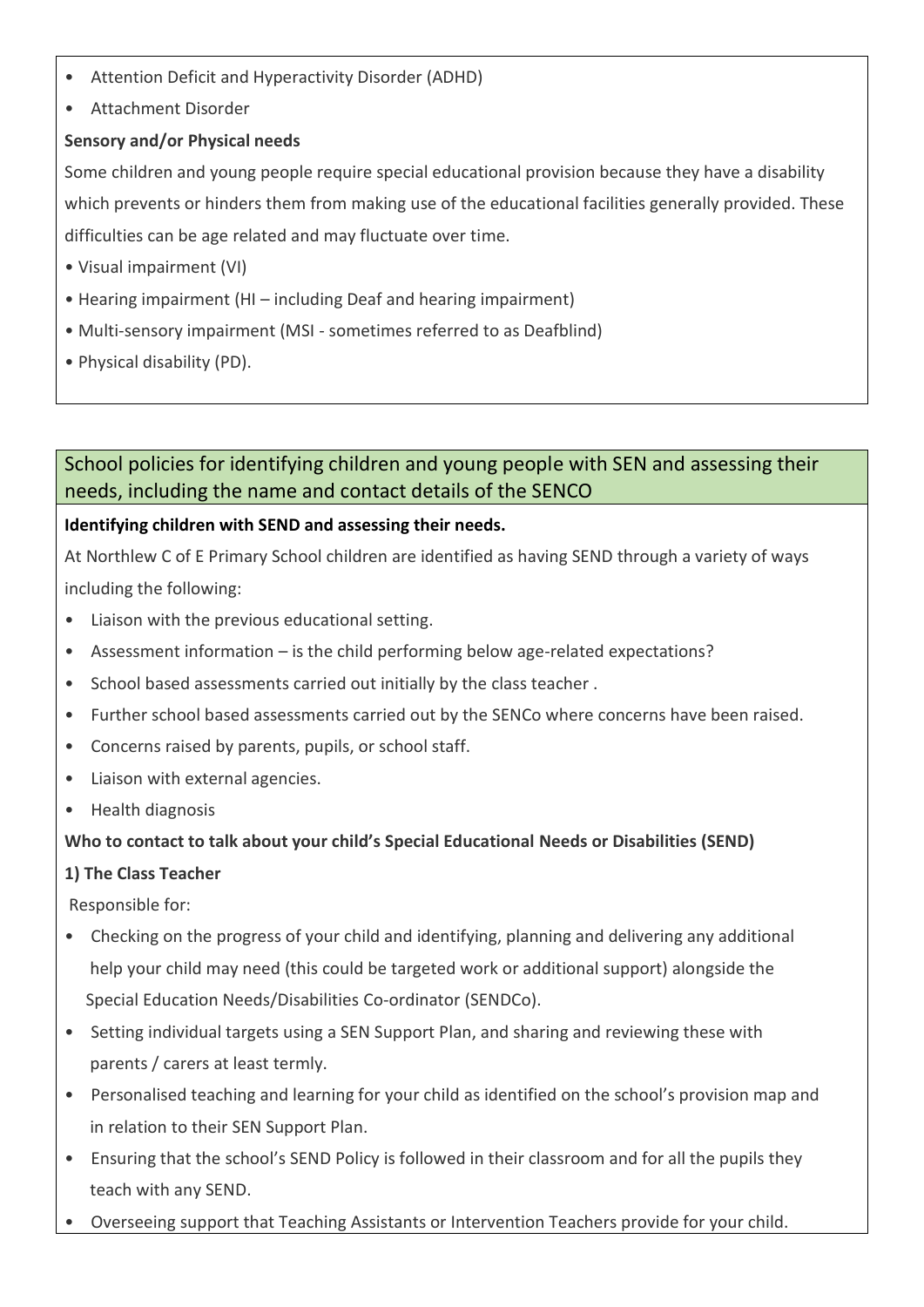- Ensuring that parents / carers are involved in supporting the child's learning.
- Providing work /ideas to be used at home to help your child achieve their personalised targets.

### **2) The Special Needs/Disability Coordinator (SENDCo)**

Responsible for:

- Overseeing the day-to-day operation of the schools SEND policy.
- Coordinating provision for children with SEND and advising on the deployment of the school's staff & resources.
- Providing specialist support for teachers and support staff in the school.
- Being a key point of contact with external agencies, especially the local authority and its support services and liaising with parents of children with SEN.
- Updating the school's SEND register (a system for ensuring that all the SEND needs of pupils in this school are known) and making sure that records of the child's progress and needs are kept.

# Arrangements for consulting parents of children with SEN and involving them in their child's education.

### **Consulting parents of children with SEN and involving them in their child's education.**

If a child is identified as not making progress, the school will set up a meeting to discuss this with parents / carers in more detail and to:

- Listen to any concerns they may have.
- Plan any additional support your child may need.
- Discuss with parents / carers any referrals to outside professionals to support their child.
- The school will aim to ensure that parents / carers are:
	- o involved in supporting their child's learning
	- o kept informed about the support their child is getting
	- o involved in reviewing how they are doing

All parents have a formal opportunity to liaise with their child's class teacher twice a year during our Parent/Teacher Consultation days. In addition, all parents receive a written report identifying how their child is progressing in all areas of the curriculum.

If a child is identified as not making progress, the school will set up a meeting to discuss this with parents in more detail and to:

- Listen to any concerns they may have.
- Discuss/review the child's SEN Support Plan if one is in place as part of the **assess, plan, do and review** process.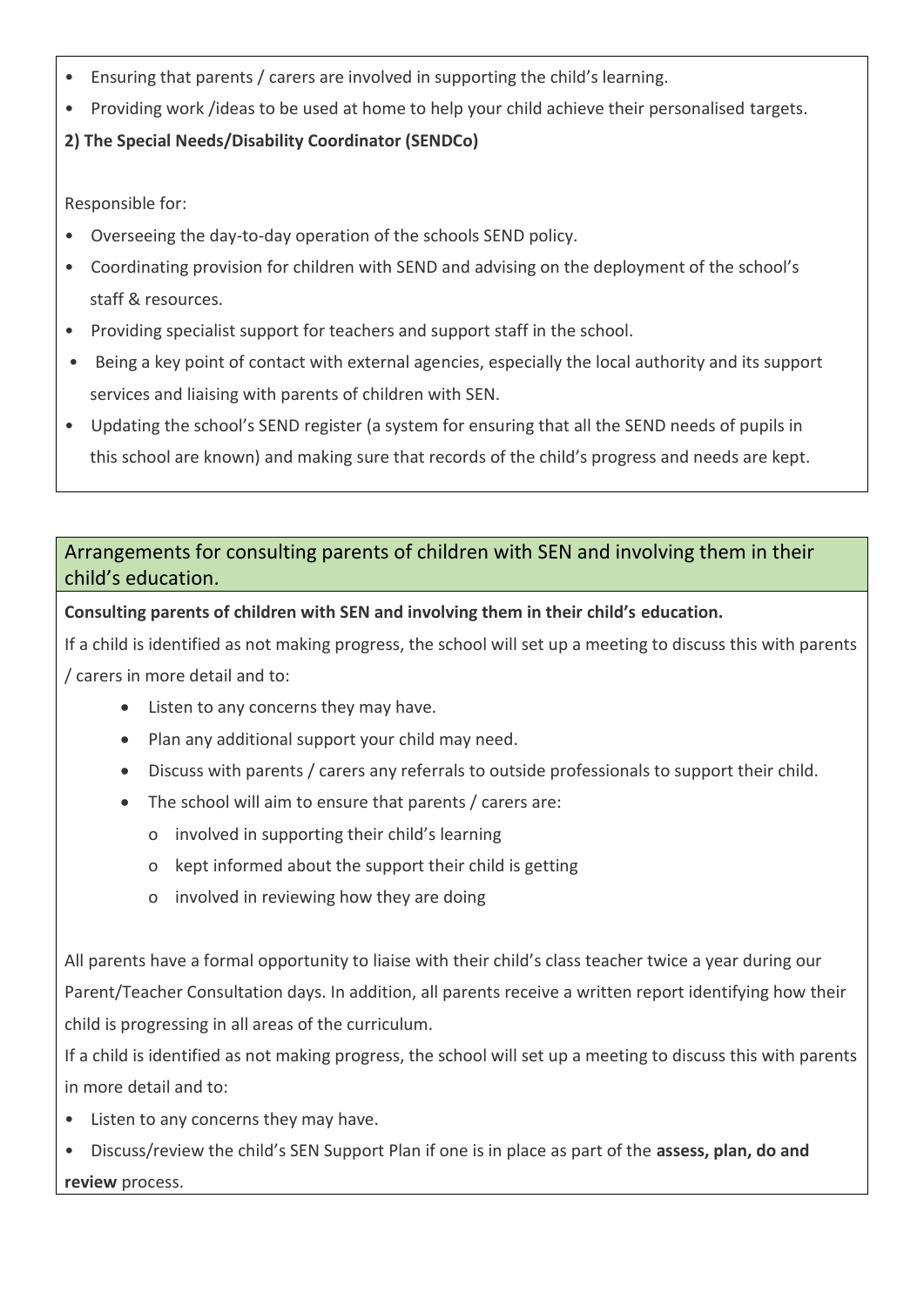- Plan any additional support the child may need.
- Discuss with parents / carers any referrals to outside professionals to support the child.

Please note that the class teacher will make themselves available to discuss a child's progress or any concerns parents may have and to share information about what is working well at home and school, so that similar strategies can be used.

Via appointment, the SENCo is available to meet with parents / carers to discuss the child's progress or any concerns/worries.

- All information from outside professionals will be shared with parents / carers either through a direct discussion or in a report.
- In some case a home-school link book is set up to aid regular communication between home and school.

### Arrangements for consulting young people with SEN and involving them in their education.

The school will ensure that the views of the child are considered. This could be through involving the child in all or part of the discussion itself or gathering their views as part of the preparation.

# Arrangements for assessing and reviewing children and young people's progress towards outcomes, including the opportunities available to work with parents and young people as part of this assessment and review

All pupils will be provided with high quality teaching that is differentiated to meet the needs of all learners. The quality of classroom teaching provided to pupils with SEND is monitored through several processes that include:

- 1. classroom observation / learning walks by the senior leadership team, the SENCo, external verifiers,
- 2. ongoing assessment of progress made by pupils with SEND,
- 3. work sampling and scrutiny of planning to ensure effective matching of work to pupil need,
- 4. teacher meetings with the SENCo to provide advice and guidance on meeting the needs of pupils with SEND,
- 5. pupil and parent feedback on the quality and effectiveness of interventions provided,
- 6. attendance and behaviour records.

Pupils with a disability will be provided with reasonable adjustments (such as auxiliary aids and services) to overcome any disadvantage experienced in schools and increase their access to the taught curriculum.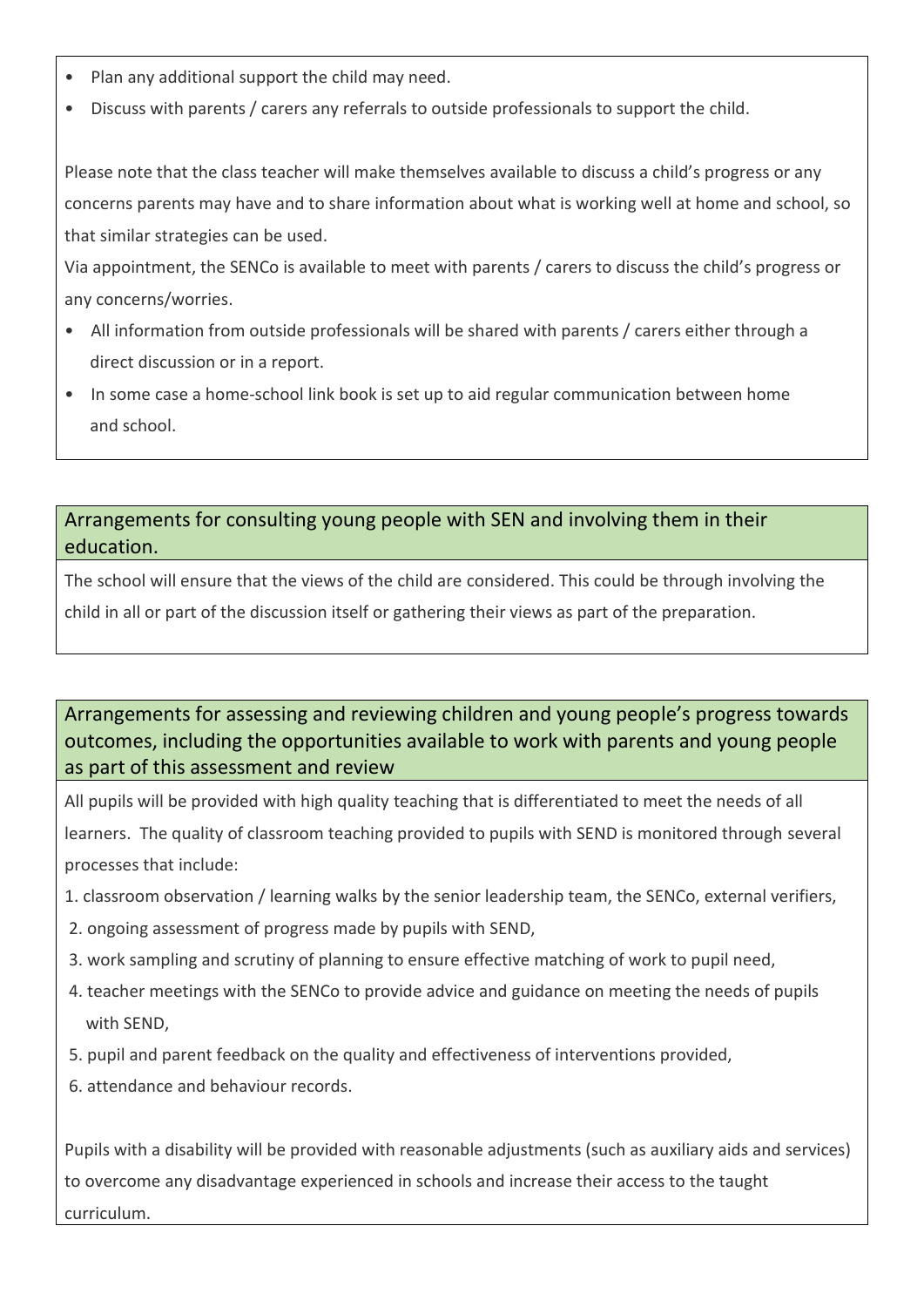All pupils have individual national curriculum targets set in line with national outcomes to ensure ambition. Parents are informed of these via the reporting system and at events such as Parents' Evenings.

Pupils' attainment is tracked using the whole school tracking system and those failing to make expected levels of progress are identified swiftly. These pupils are then discussed in termly progress meetings that are undertaken between the class teacher and a member of the Senior Leadership team and if appropriate, the pupil themselves.

Additional action to increase the rate of progress will be then identified and recorded that will include a review of the impact of the differentiated teaching being provided to the child, and if required, provision to the teacher of additional strategies to further support the success of the pupil. Where it is decided during this early discussion that special educational provision is required to support increased rates, parents will be informed that the school considers their child may require SEN support and their partnership sought to improve attainments.

Action relating to SEN support will follow an assess, plan, do and review model:

1. **Assess**: Data on the pupil held by the school will be collated by the class/SENCo to make an accurate assessment of the pupil's needs. Parents will always be invited to this early discussion to support the identification of action to improve outcomes.

2. **Plan**: If review of the action taken indicates that "additional to and different from" support will be required, then the views of all involved including the parents and the pupil will be obtained and appropriate evidence-based interventions identified, recorded and implemented by the class teacher with advice from the SENCo.

3. **Do**: SEN support will be recorded on a SEN support plan that will identify a clear set of expected outcomes, which will include stretching and relevant academic and developmental targets that consider parents' aspirations for their child. Parents and the pupil will also be consulted on the action they can take to support attainment of the desired outcomes. This will be recorded, and a date made for reviewing attainment.

4. **Review**: Progress towards these outcomes will be tracked and reviewed termly with the parents and the pupil.

If progress rates are judged to be inadequate despite the delivery of high quality interventions, advice will always be sought from external agencies regarding strategies to best meet the specific needs of a pupil. This will only be undertaken after parent permission has been obtained and may include referral to:

1. Local Authority Support Services

2. Specialists in other schools e.g. teaching schools, special schools.

3. Social Services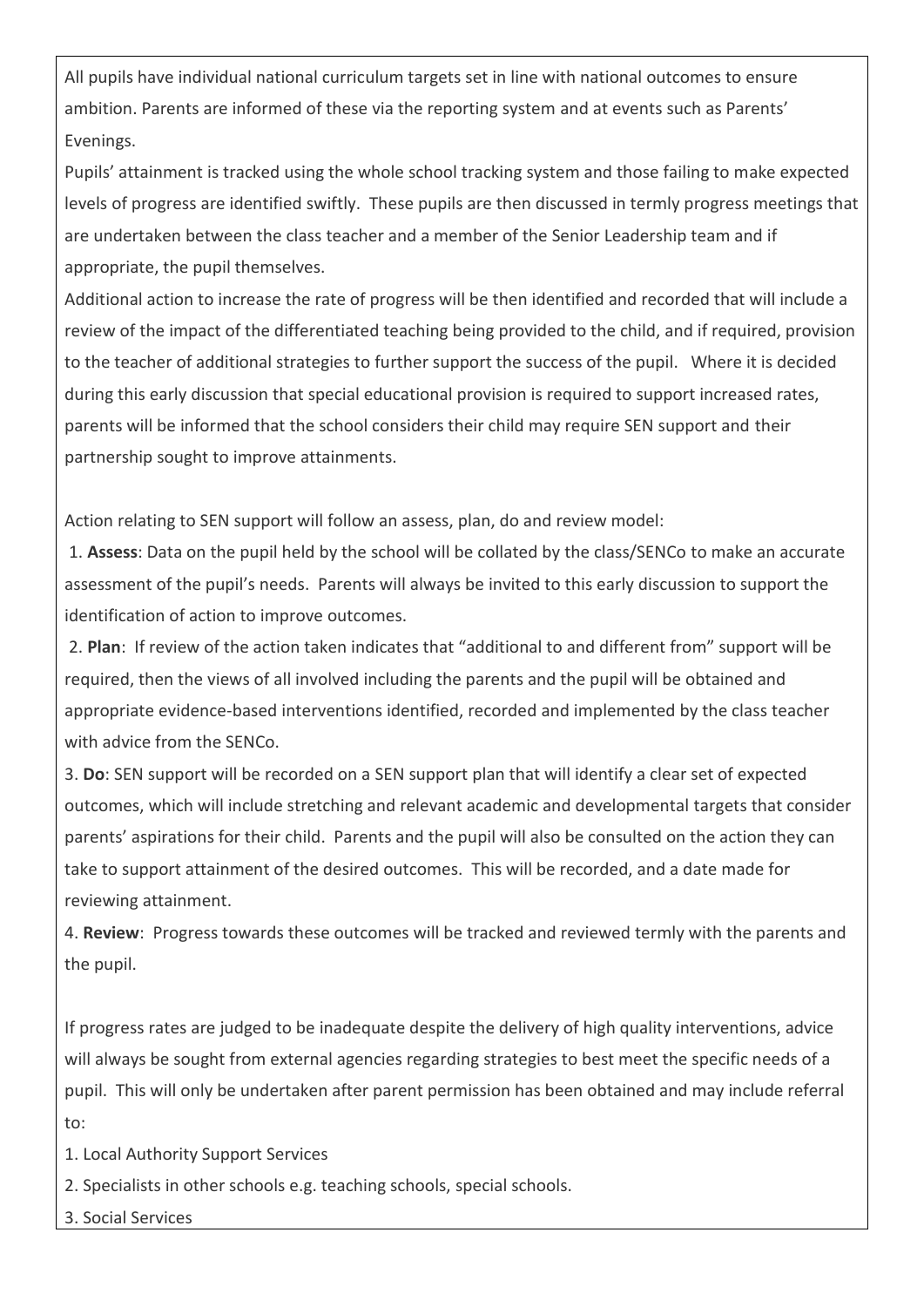4. Health partners such as School Nurse and Child & Adolescent Mental Health Service

N.B. For a very small percentage of pupils, whose needs are significant and complex, and the SEN support required to meet their needs cannot reasonably be provided from within the school's own resources, a request will be made to the local authority to assess education, health and care needs. This may result in an Education, Health and Care (EHC) plan being provided.

# Arrangements for supporting children and young people in moving between phases of education and in preparing for adulthood.

We recognise that transitions can be difficult for a child with SEND, and we take steps to ensure that any transition is as smooth as possible.

### **If a child is joining us from another school:**

- If the child has an EHC Plan the SENCo will visit the previous setting and attend the annual review.
- The child will be able to visit our school and stay for sessions as appropriate.
- Parents / Carers will be invited to attend a visit/tour to meet the Teacher, Principal and SENDCo (if appropriate)
- Parents /Carers may be given an opportunity for additional visits where appropriate to help to prepare their child for the move to the school.
- All records are sent to us from the previous school.

### **When moving classes in school:**

- Information will be passed on to the new class teacher in advance and in most cases a planning meeting will take place with the new teacher. SEN Support Plans and other SEND records will be shared with the new teacher.
- Every child will have a 'meet the new teacher' session to meet their new teacher and class.
- The child may participate in a transition group or be able to visit the new class more frequently where appropriate, to prepare them for the move.

#### **In Year 6:**

- The SENCo and class teacher will discuss the specific needs of the child with the SENCo of the child's secondary school. Where appropriate, a transition review meeting to which parents / carers will be invited will take place with the SENCo from the new school.
- Where possible, the child will visit their new school on several occasions, and in some cases staff from the new school will visit the child in this school.
- In some cases a Pupil Profile is created with the pupil to help them inform their new setting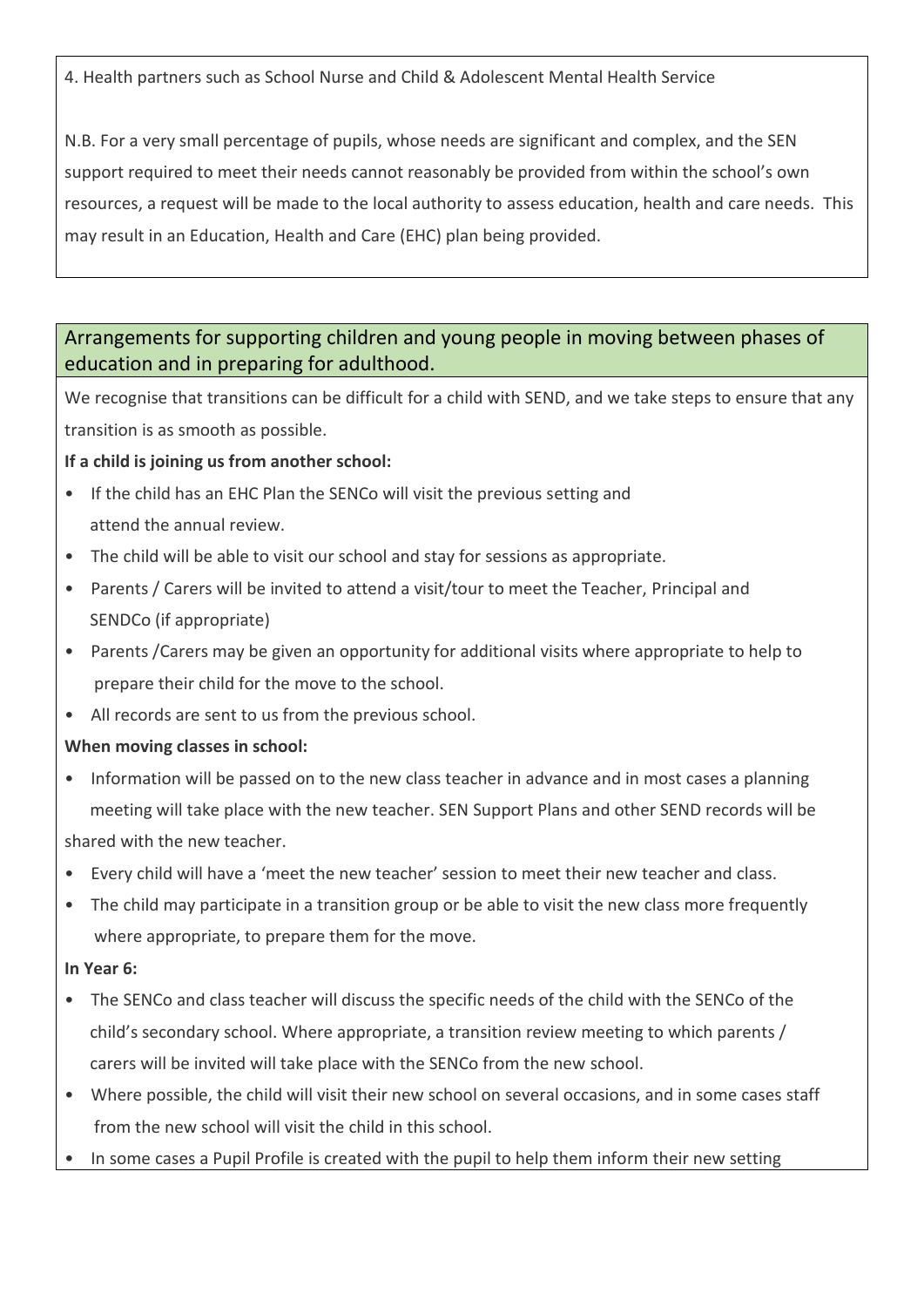about their likes and dislikes.

- Current records relating to the child's SEND provision will be passed on to the secondary school.
- If the child has an EHC plan then a representative from the secondary

school can be invited to attend the annual review meeting in Year 5 and Year 6.

### The approach to teaching children and young people with SEN.

a) Class teacher input, via excellent targeted classroom teaching (Quality First Teaching). This would mean:

- That the teacher has the highest possible expectations for the child and all pupils in their class.
- That all teaching is built on what the child already knows, can do and can understand.
- That different ways of teaching are in place, so that the child is fully involved in learning in class.
- That specific strategies (which may be suggested by the SENCo) are in place to support the child to learn well.
- The teacher will have carefully checked on a child's progress and will have decided that the child has a gap or gaps in their understanding/learning and needs some extra support to help them make the best possible progress, either during the lesson or in addition to it

#### **b) Targeted intervention work (either 1:1 or in a group)**

Intervention which may be:

- Run in the classroom or outside of class.
- Run by a teacher or a teaching assistant (TA)

#### **c) Personalised learning targets**

At Northlew C of E Primary, teachers will work closely with parents, the child and the SENCo to decide what interventions and support need to be put in place for children identified as requiring additional provision. Small, measurable, achievable, relevant and time-dependant (SMART) targets will be identified. This will be recorded on a SEN Support Plan with a date to review the plan. The SEN Support Plan will clearly identify the areas of needs, the desired outcomes, the support and resources provided, including any teaching strategies or approaches that are required and when the SEN Support Plan will be reviewed. The SEN Support Plan will be shared with all the professionals working directly with the child. Where appropriate, the SEN Support Plan will detail the support from other agencies and how this will support the pupil in achieving the desired outcomes.

#### **d) Statutory Assessment of Needs**

- This type of support is available for children whose learning needs are severe, complex and lifelong.
- This is usually provided via an Education, Health and Care Plan (EHCP). This means the child will have been identified by professionals as needing a particularly high level of individual or small-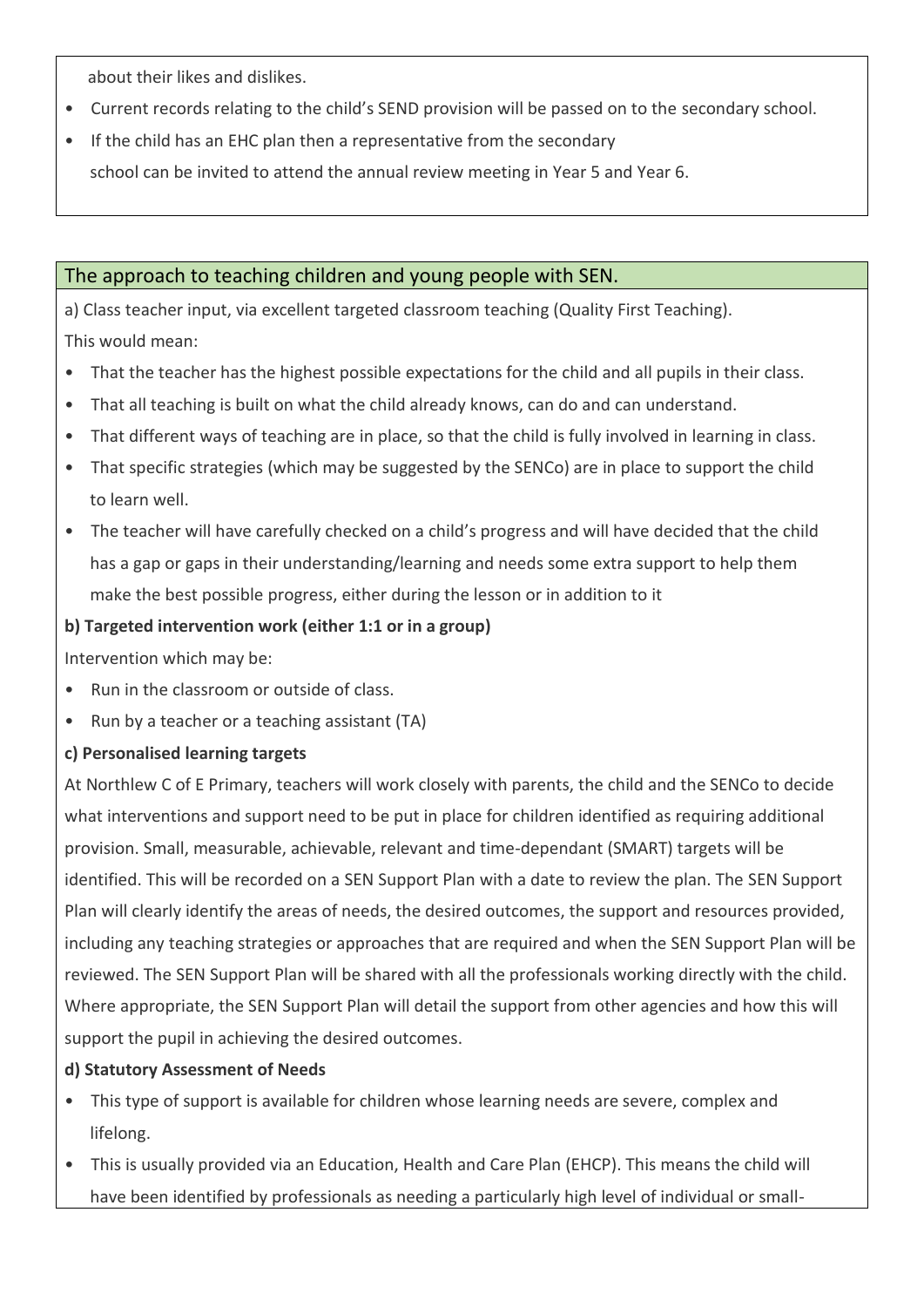group teaching and/or specialised training or equipment.

- This type of support is available for children with specific barriers to learning that cannot be overcome through 'Quality First Teaching' and intervention groups.
- The child will also need specialist support in school from a professional outside the school.
- The school (or parents / carers) can request that Local Authority Services carry out a statutory assessment of the child's needs. This is a legal process which sets out the amount of support that will be provided for the child.
- After the request has been made to the 'Panel of Professionals' (with a lot of information about the child), they will decide whether they think the child's needs (as described in the paperwork provided), seem complex enough to need a statutory assessment. If this is the case, they will ask parents / carers and all professionals involved with the child to write a report outlining the child's needs. If they do not think the child needs this, they will ask the school to continue with the current support.
- After the reports have all been sent in, the Panel of Professionals will decide if the child's needs are severe, complex and lifelong. If this is the case, they will write an Education Health Care Plan (EHCP). If this is not the case, they will ask the school to continue with the current level of support and set up a meeting in school to ensure a plan is in place to ensure the child makes as much progress as possible.
- The EHC Plan will outline the number of hours of individual/small group support the child will receive from the LA and how the support should be used, and what strategies must be put in place. It will also have long- and short-term goals for the child.

### How the school monitors a child's progress.

A child's progress will be continually monitored by his/her class teacher.

- His/her progress will be reviewed formally with members of the senior leadership team every term in reading, writing and maths, through pupil progress meetings.
- If your child is in KS1 or KS2 working below National Curriculum Level 1, a more sensitive assessment tool can be used called The Engagement Model (replacing the old P Scales), which shows children's attainment in more detail – breaking learning down into smaller steps.
- At the end of each key stage (i.e. at the end of year 2 and year 6), all children are required to be formally assessed using Standard Assessment Tests (SATS). This is something the government requires all schools to do and the results are published nationally.
- Where necessary, children will have a SEN Support Plan based on targets agreed by teachers, parents, and where appropriate the SENCo and/ or external agencies which are specific to their needs. Targets will be designed to accelerate learning and close the gap. Progress against these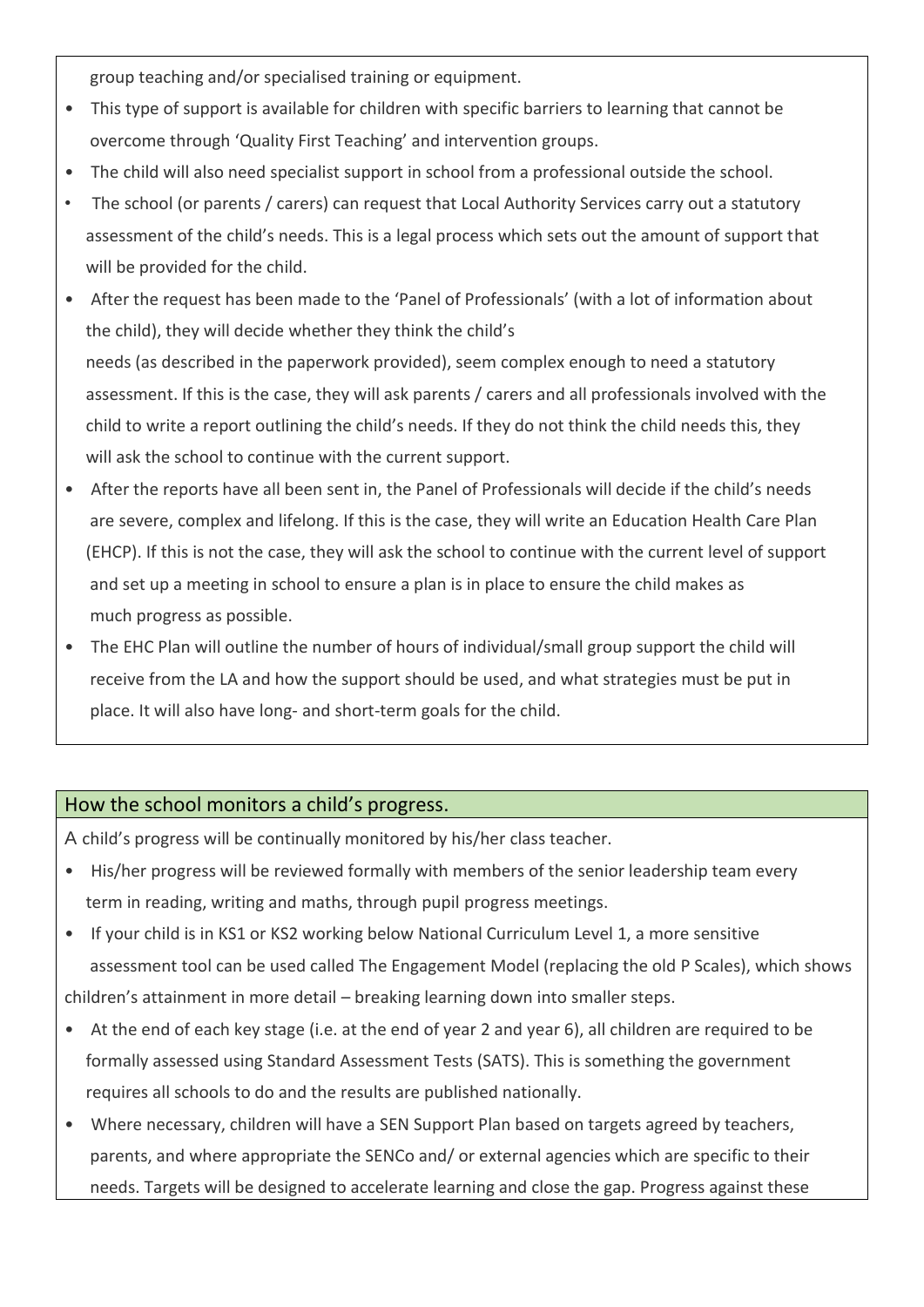targets will be reviewed regularly, evidence for judgements assessed and a future plan made.

- The SENCo will also check that the child is making good progress within any individual work and in any group that they take part in using Provision Maps.
- Regular book scrutinies and lesson observations will be carried out by members of the senior leadership team to ensure that the needs of all children are met and that the quality of teaching and learning remains high.

• For all children with an Education, Health and Care plan, an annual review will take place with all adults and relevant professionals involved with the child to review the needs and current level of support they are receiving.

#### Deciding upon the type and how much support a child will receive

The school budget includes money for supporting children with SEND and the Principal / executive head decides on the deployment of resources for Special Educational Needs and Disabilities, in consultation with the local governing body, based on needs in the school. The school identifies the needs of SEND pupils on a SEND register in conjunction with a resource-based provision map. This identifies all support given within school and is reviewed at least termly so that the needs of children are met, and resources are deployed as effectively as possible.

## How adaptations are made to the curriculum and the learning environment of children and young people with SEN.

Class teachers plan lessons and differentiate their planning according to the specific needs of all

 groups of children in their class (including using The Engagement Model for children working below National Curriculum Levels) and will ensure that a child's needs are met.

- Support staff, under the direction of the class teacher, can adapt planning to support the needs of a child where necessary.
- Specific resources and strategies will be used to support the child individually and in groups.
- Planning (including that for The Engagement Model and for specific intervention programmes) and teaching will be adapted, daily if needed, to meet a child's individual learning needs.

### The expertise and training of staff to support children and young people with SEN, including how specialist expertise will be secured.

The school provides training and support to enable all staff to improve the teaching and learning of children, including those with SEND. This includes whole school training on SEN issues, such as Specific Learning Difficulties, Autism Spectrum Disorder (ASD) and speech and language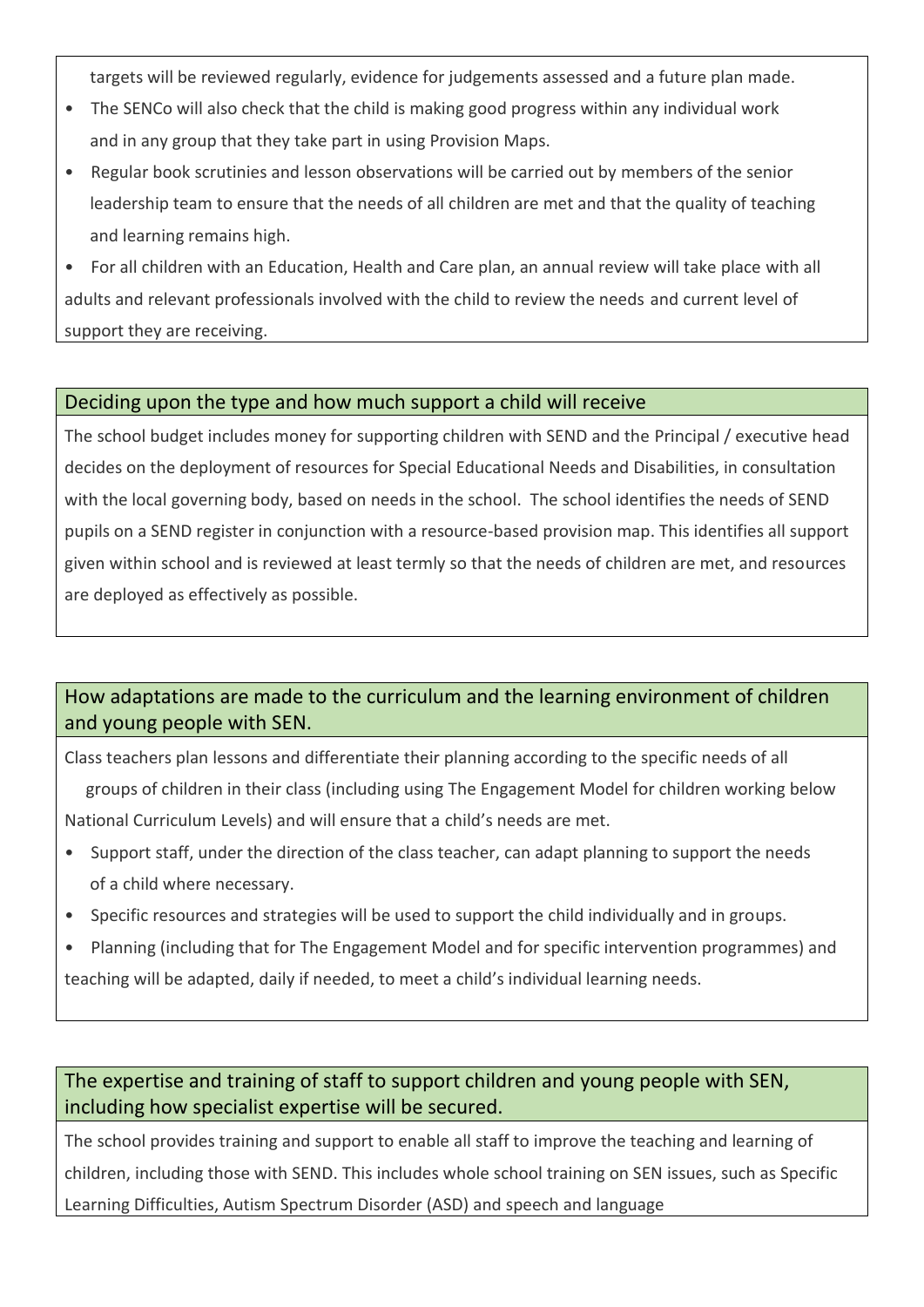difficulties.

- Individual teachers and support staff attend training courses run by outside agencies that are relevant to the needs of specific children in their class or interventions they are running
- The school SENCo holds the National Award for SEN Co-ordination and is a member of the school's leadership team.
- Support Staff receive a range of training as part of their ongoing CPD and to respond to the needs of the individual children they are working with.

# Evaluating the effectiveness of the provision made for children and young people with SEN.

School leaders will undertake a range of monitoring and evaluation activities to ensure the effectiveness of the school's SEN provision. These will include observations of SEND pupils learning; looking at evidence in books; discussions with staff, pupils & parents: regularly reviewing tracking and progress information; reviewing the impact of the school's SENCo; evaluating the effectiveness of the deployment of staff and resources; and the implementation of the school's SEN policy and practices. Monitoring and evaluation will be used inform future developments to our SEND provision.

# How children and young people with SEN are enabled to engage in activities available with children and young people in the school who do not have SEN.

All activities in the classroom and all trips outside of school will be planned so that all children within the class can be included. In some cases, additional adults and/or resources will be used to enable this.

# Support for improving emotional and social development, Including extra pastoral support arrangements for listening to the views of children and young people with SEN and measures to prevent bullying.

We recognise that some children have extra emotional and social needs that need to be developed and nurtured. These needs can manifest themselves in several ways, including behavioural difficulties, anxiousness, and struggling to communicate effectively.

- All children receive a PSHE (Personal, Social and Health Education) curriculum to support their development which is tailored to the classes needs through use of the Boxall Profile.
- Individual Boxall Profile assessments.
- A range of extra-curricular groups which all children are invited to join (when feasible taking into account lockdown restrictions)
- 'Time-In' during lunchtime for pupils who find it difficult to cope on the playground.
- Activities run during lunchtime to promote communication and friendship skills.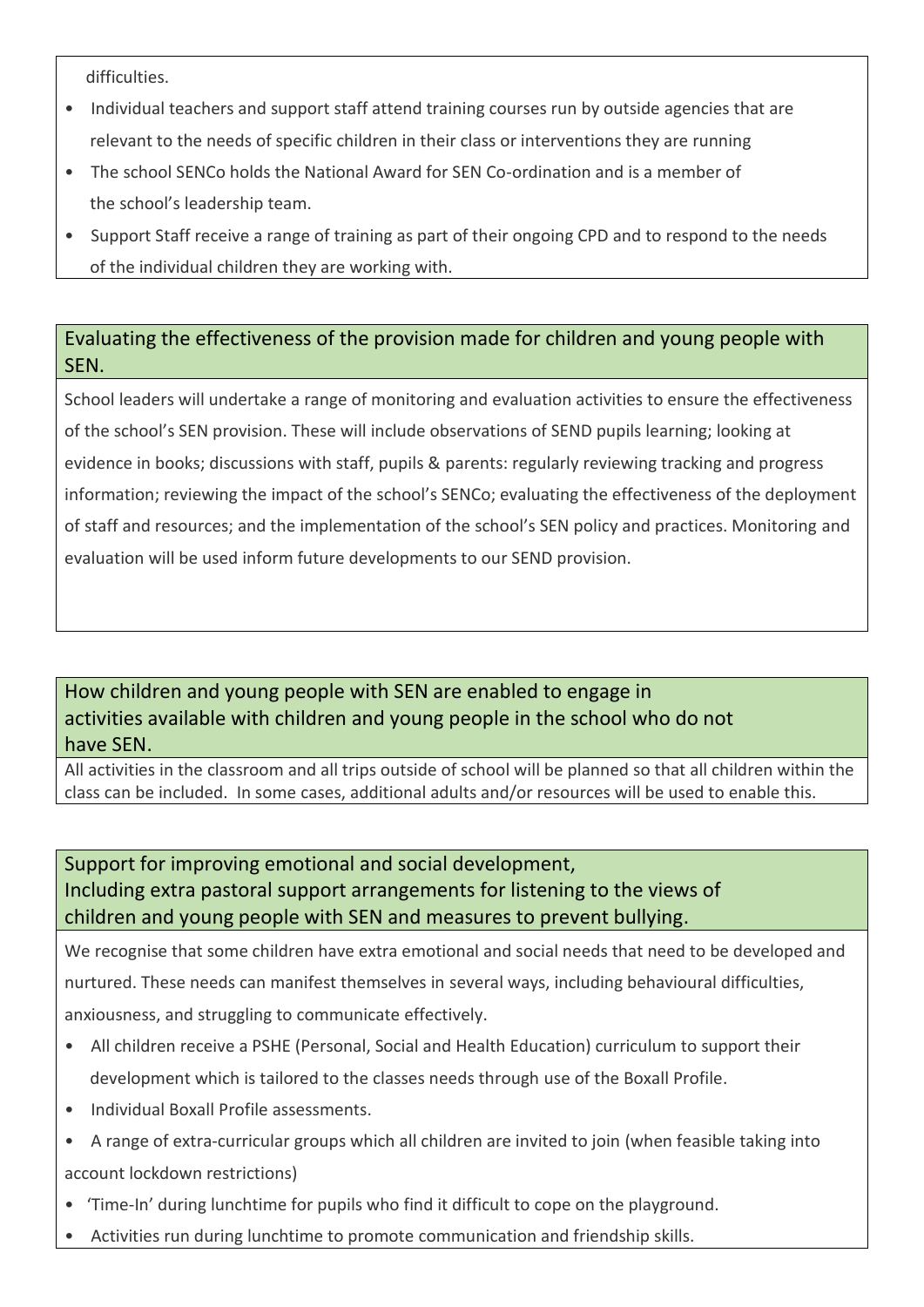How the school involves other bodies, including health and social care bodies, local authority support services and voluntary sector organisations, in meeting children and young people's SEN and supporting their families

### **Specialist Support offered by Outside Agencies**

This means a pupil has been identified by the SENCo and Class Teacher as needing some extra specialist support in school from a professional outside the school. This may be from outside agencies such as:

- Communication & Interaction Team
- SEMH Team
- Education Psychology Service
- Speech and Language Therapy Service
- Children and Family Health Devon
- Occupational Therapy Service
- Children and Adolescence Mental Health Service
- School Nurse
- Early Help

**Parents will be asked to give their permission for the school to refer their child to a specialist professional.**

• The specialist professional will work with the child to understand their needs and make recommendations as to the ways your child is given support.

# How accessible is the school indoors and out?

Northlew C of E Primary School is wheelchair accessible. There are disabled toilet and changing facilities. Visitors can park close to the school.

For more information about how we aim to improve accessibility, please see the Accessibility Plan on the school website.

Arrangements for supporting children and young people who are looked after by the local authority and have SEN.

Please see separate Children in Care Policy.

### The contact details of support services for parents of pupils with SEN.

# Devon Information Advice and Support

<https://www.devonias.org.uk/>

- TEL: [01392 383080](tel:01392383080)
- EMAIL: [devonias@devon.gov.uk](mailto:devonias@devon.gov.uk)